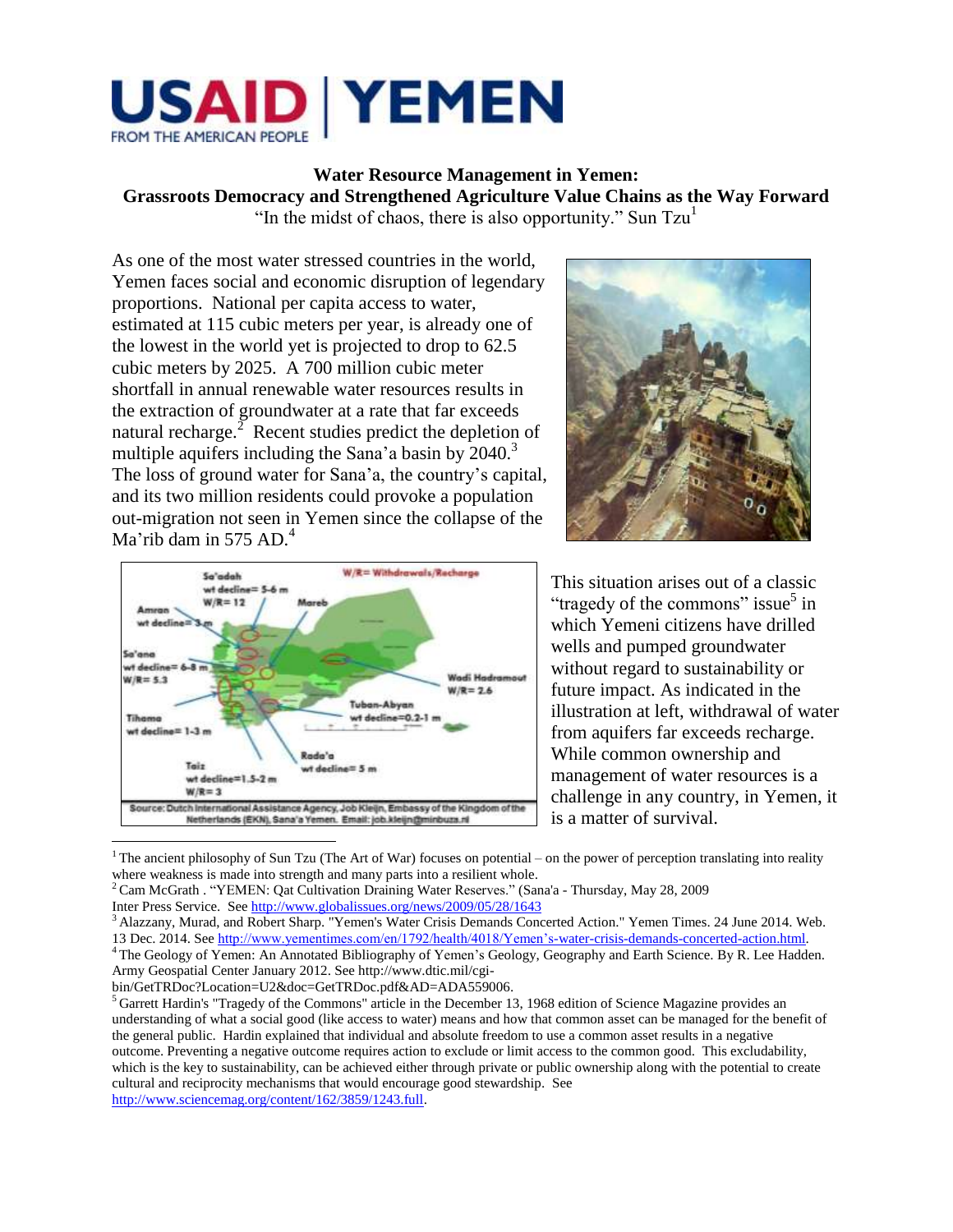With ninety percent of Yemen's water resources dedicated to agriculture production, the solution to the country's long term water issues will depend on finding ways to communally and more effectively manage those resources. The current chaotic situation adds to the complexity of the problems faced in Yemen and makes the hope of a long term solution ever more difficult to achieve. The final solution will rest with the Yemeni people and a return to a 5,000 year old tradition of local management of renewable water resources.



Water management in Yemen has failed; private ownership, public control, and/or culture and reciprocity mechanisms have been ineffective. Private ownership means digging a well and pumping until the aquifer drops too low and then drilling a deeper well leading to a complete depletion of accessible groundwater. Public control requires a government that has a monopoly on violence, not the case in Yemen, to enforce existing water access and regulation laws. Finally, cultural and reciprocity mechanisms have worked to a degree but depend on the use of tribal violence which generates larger social problems and usually does not control water extraction over a large enough area to prevent depletion of key aquifers.

A key aspect of water conservation lies in finding ways to improve irrigation efficiency and farmer income by conserving water while creating greater value. Agriculture uses over 90 percent of all water resources yet the country has very low irrigation efficiency compounded by equally low agriculture productivity.<sup>6</sup>

l

<sup>&</sup>lt;sup>6</sup> "The Water Crisis in Yemen" Ward, Christopher. Chapter 6 – Water and Agriculture. I.B. Tauris, New York, NY 2015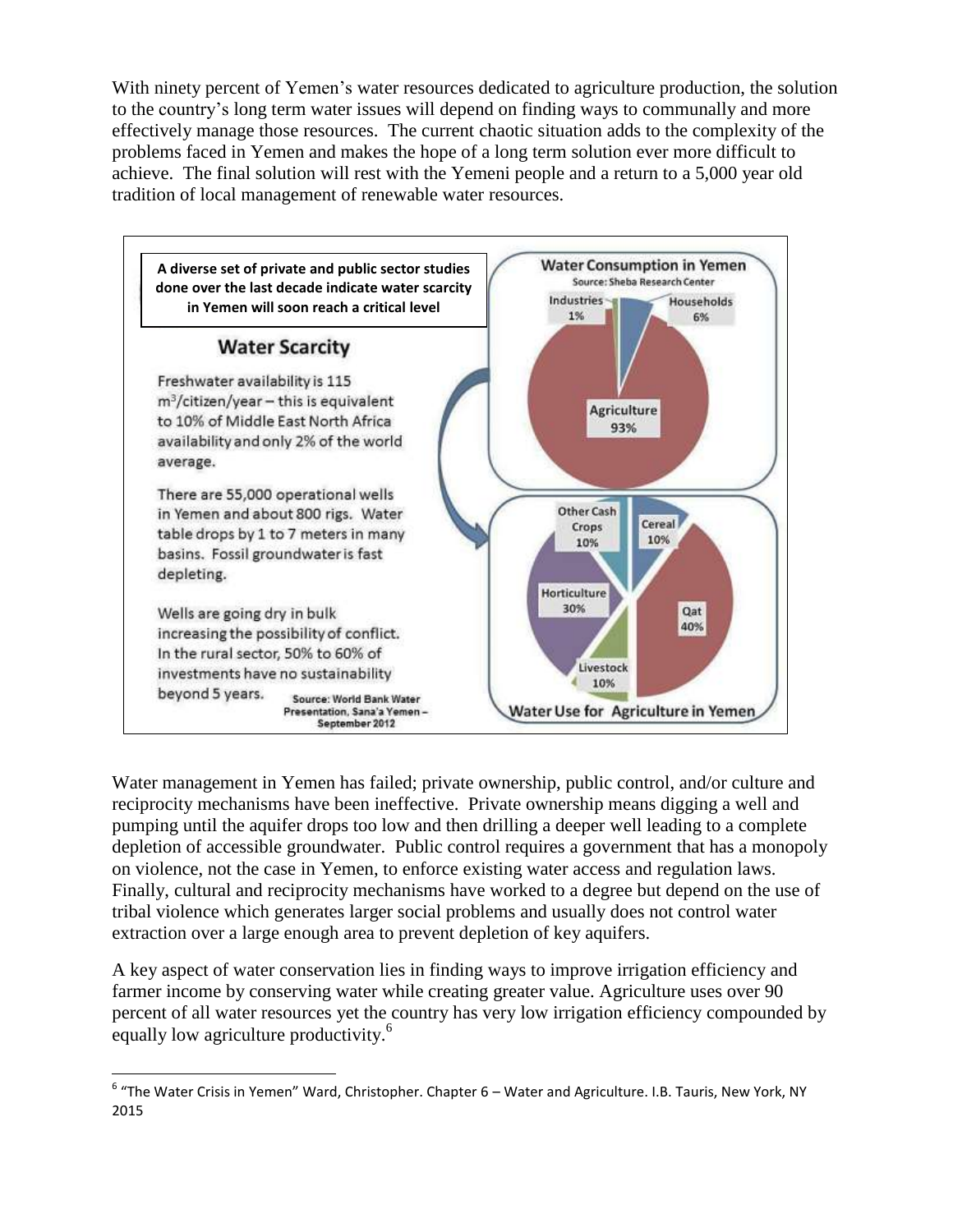### History of Water Management

For over three thousand years, Yemen has produced and exported high value agriculture products. In Roman times, the chief exports were frankincense and myrrh traded by city states along desert trade routes. Irrigation was practiced as early as the late third millennium BC and in some areas (e.g., Marib) evidence of intensive irrigated agriculture has been found dating from at least 2000 BC. Four city states along the fringe of the desert used water management to produce crops of frankincense and myrrh which was in strong demand for embalming and temple incense in Mesopotamia and the Mediterranean.<sup>7</sup>

Traditional water management in Yemen over its history has depended in large degree to its ability to manage runoff from seasonal rains through elaborate terraces and other water harvesting structures. The efficient management of springs and ground water through shallow wells allowed agriculture to spread beyond the base of wadi runoff areas and resulted in high value production systems of frankincense, myrrh, indigo and coffee. Careful management of very scarce water resources allowed Yemen to survive and thrive over the millennium.



Map of Ancient City States of Yemen - Jona Lendering, http://www.livius.org/pictures/a/maps/map-of-ancientyemen/

 $\overline{a}$ 



Water Catchment Boundaries - "Water Resources of Yemen" Jac Van der Gunn, 1995

Saba, home of the Queen of Sheba, was the largest and most powerful state established in antiquity. Its capital, Ma'rib, one of the largest cities in Arabia with 4.5 km of defensive walls and an enclosed area of 90 square km, controlled caravan trade as well as produced and exported frankincense. In order to provide water for agriculture production, the Sabeans built the Ma'rib dam to divert seasonal floods from Wadi Adhana onto their fields. According to Pliny the Elder, this hydrological management system allowed them to support frankincense tree groves the entire length of the wadi. The common trait of each of the major city states of Felix Arabia was their proximity to the runoff from wadis that provided annual floods that could be captured to sustain agriculture.<sup>8</sup> The failure of the Ma'rib dam, which had survived 1,200 years and was mentioned in the Holy Qur'an, marked the symbolic decline of Yemen.<sup>9</sup>

<sup>&</sup>lt;sup>7</sup> Frankincense probably reached the Mediterranean in the 9<sup>th</sup> century with the advent of camel transport becoming available in South Arabia. By the time of Pliny, the Roman historian, in the first century AD, 1,500 tons of frankincense and 500 tons of myrrh were exported each year to the Roman Empires.

<sup>&</sup>lt;sup>8</sup> Ward, Christopher, "The Water Crisis in Yemen: Managing Extreme Scarcity in the Middle East" I.B. Tauris, New York, NY 2015

<sup>&</sup>lt;sup>9</sup> Dresch, Paul, "Tribes, Government and History in Yemen (London: Oxford University Press, 1993)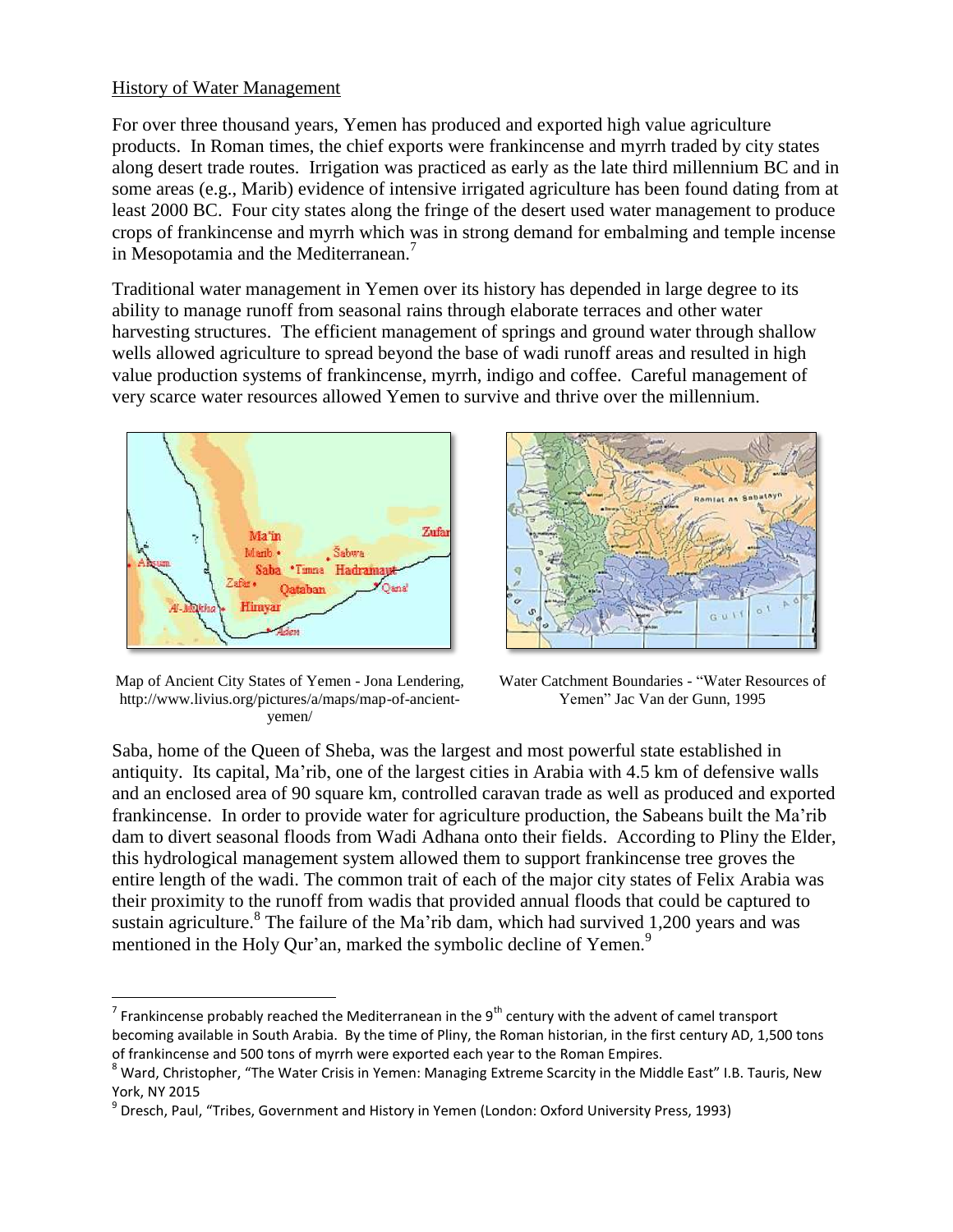## Traditional Management Systems

l

The archeological record indicates that irrigation apparently developed in South Arabia out of the necessity to mitigate climate change over 5,000 years ago. Numerous sites indicate a wide variety of traditional water management systems.

Spate Irrigation (Flood Irrigation) – Earth-built systems and temporary dikes (ogma) were built to direct water flow often in succession so that as runoff descended the wadi it could be captured by a series of farmers. Rules were developed to govern the diversion of water and governance systems developed as these systems became more complicated. Water management, in many ways, drove the formation of early civil institutions.

Tanks and Cisterns – Structures exist throughout Yemen in areas adept for capturing rainfall and runoff which allow for water storage. At Aden the 17 Tawila tanks date from the Himyaritic period (100 BC to 500 AD) and were used to provide water for city. Similar cistern systems can be found in many communities in Yemen; they are used for domestic water supply or for livestock. Many are covered and have steps to allow easy access to water.

Springs – Where available, springs provided more reliable flows of water. Rights to the water were part of land ownership although systems were put in place to divide access to water among communities so as to avoid violence. An example of this type of shared access was noted in Wadi Dahr with upper and lower communities receiving 15 days each.<sup>10</sup>

Rainwater Harvesting – Runoff was a key source of water in the high plains and elaborate rights were developed to assign specific slopes to downstream areas. The proportion was determined by the area but the ratio of slope to bottom land could run as high as 20 to 1. Infringement on runoff could cause violence – care had to be taken to avoid a violation of the downstream community rights or else face the consequences.

Terraces – Yemen is renowned for its terrace structures, some of which were built more than 4,000 years ago. Archaeological exploration in the Khawlan area near Dhamar, south of Sana'a, indicate that terraces were constructed as early as the third millennium BC for barley, wheat, legumes and chickpeas production. Terrace construction flourished during Himyaritic period.

Dams – Small dams and retention structures have been built since ancient times in Yemen. Evidence of 100 small dams dating from the Himyaritic period were found near Dhamar. Two types of dams were built (1) high dams to impound seasonal floods and (2) low dams (wiers) built across valley floors to retain water and encourage filtration.

Groundwater – Wells, which until the 1970s were hand dug, are the principal means of extracting groundwater. Introduction of tube wells constructed using modern drilling rigs changed the nature of groundwater extraction making it unsustainable.

Tunnels (Qanat) – Tunnel systems for conveying water from underground springs were used as early as the fifth century BC. These systems known as "qanats" were typically hand dug and extended for long distances. An ancient system in Sana'a tapped the springs located in the Hadda area to the south and above the city. Water was channeled to the "Old City" for domestic use the grey water used for domestic gardens.

<sup>&</sup>lt;sup>10</sup> Muncy, Martha, "Domestic Government: Kinship, Community and Polity in North Yemen" (London: I.B. Tauris, 1995).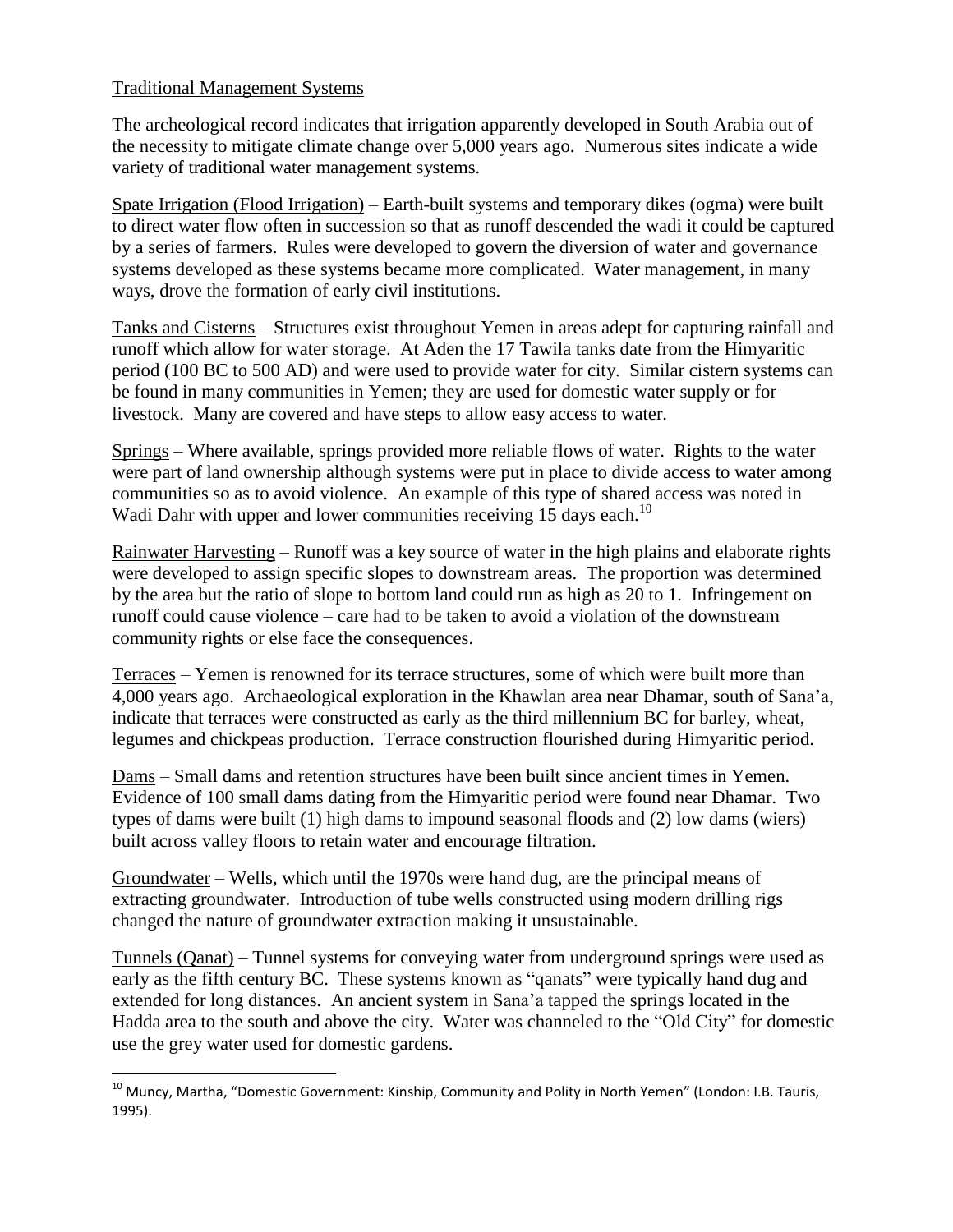# Way Forward

 $\overline{\phantom{a}}$ 

What is the way forward for a country facing these types of water constraints? Yemen's answer lies in her history and her future.



Addressing the tragedy of the commons issue in Yemen should focus on reviving and revitalizing these traditional water management systems. This is critical not only in terms of long-term access to water, but also impacts agriculture development and the incomes of smallholder farmers.

A recent study indicates that the value of agriculture production is directly correlated to maintenance of terraces; the more valuable the crop being grown, the more likely the terraces will be maintained.<sup>11</sup> With sixty percent of the population employed in agriculture, finding ways to promote sustainable water use in these production systems will increase the chance for a more secure Yemen.

Traditionally, mechanisms were in place to capture rainwater, allocate it effectively for agriculture and domestic use, and ensure equity and fairness within watershed areas.<sup>12</sup> These areas were usually controlled by a dominant clan or tribal group and reciprocity rules ensured social order. Within these social structures "water user groups," to various degrees of sophistication, were formed to maintain and manage water resources.

<sup>&</sup>lt;sup>11</sup> O. Ghanem, A. Jazem, K. Djili. "Causes of Agricultural Terraces Degradation in Al-kimmah Watershed (Yemen)." Australian Journal of Basic and Applied Sciences, 5(12): 136-144, 2011 ISSN 1991-8178.

<sup>&</sup>lt;sup>12</sup> Guttmann-Bond, Erika. "Sustainability out of the past: How Archaeology Can Save the Planet." World Archaeology Vol. 42(3): 355–366 Archaeology and Contemporary Society. 2010. See [http://studystream.org/upload/data/783/Sustainability%20out%20of%20the%20past.pdf.](http://studystream.org/upload/data/783/Sustainability%20out%20of%20the%20past.pdf)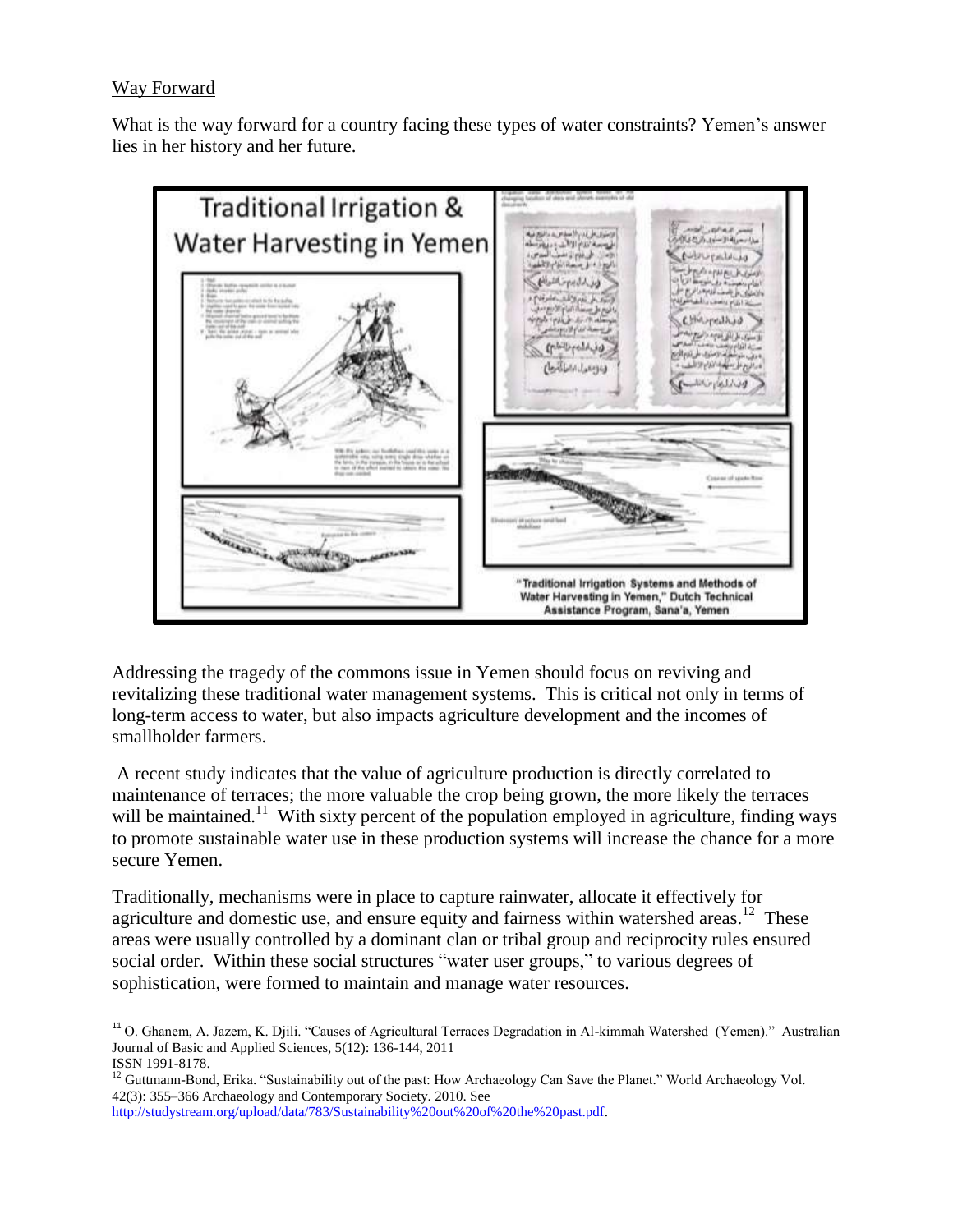The long-term solution to Yemen's water problems will be found in helping water user groups return to the rich heritage of traditional water management. By combining these water systems with high value crops and new technology (e.g., drip irrigation, solar power pumps for water transport, greenhouse production, etc.), Yemen can create value and increase the incomes of smallholder farmers. Increased incomes can mean sustainable water use through these traditional systems.

In order to respond to higher value markets, Yemeni farmers will have to find ways to improve both agriculture productivity and irrigation efficiency. Both these areas are also critical objectives in any water strategy for Yemen. Bringing farmers together to focus on high value crops could be a sustainable, market-driven water conservation strategy that builds its strength from a grass roots level up. Through the use of rainwater harvesting, high efficiency drip irrigation systems and solar power pumping to move water and create pressurized systems for drip technology, a significant savings could be realized in water use for agriculture.

Following through on this strategic approach, USAID Yemen is promoting key value chains aimed at working with Yemeni farmers through a "cluster working group" mechanism to manage water collection and use in combination with specialty coffee, horticulture, livestock and honey production under the [Competitive](http://vegaalliance.org/our-programs/cash/) Systems for High Value Crops (CASH) project. This project is based on dramatic results obtained in a predecessor program where, for example, greenhouse horticulture production systems using drip irrigation and solar pumping allowed farmers to achieve six metric tons of cucumber production on  $374 \text{ m}^2$  of land with only 32.5 liters of water per kg of cucumber instead of the normal 500 plus liters.<sup>13</sup>



<sup>&</sup>lt;sup>13</sup> Community Livelihoods Project – Agriculture Program. Dr. Mohammad Ilyas presentation May 2014, Sana'a, Yemen. This compares with traditional practice of open field planting and flood irrigation in which a kg of cucumber production requires 517 liters of water. There is also a higher use of pesticide in open field planting.

 $\overline{\phantom{a}}$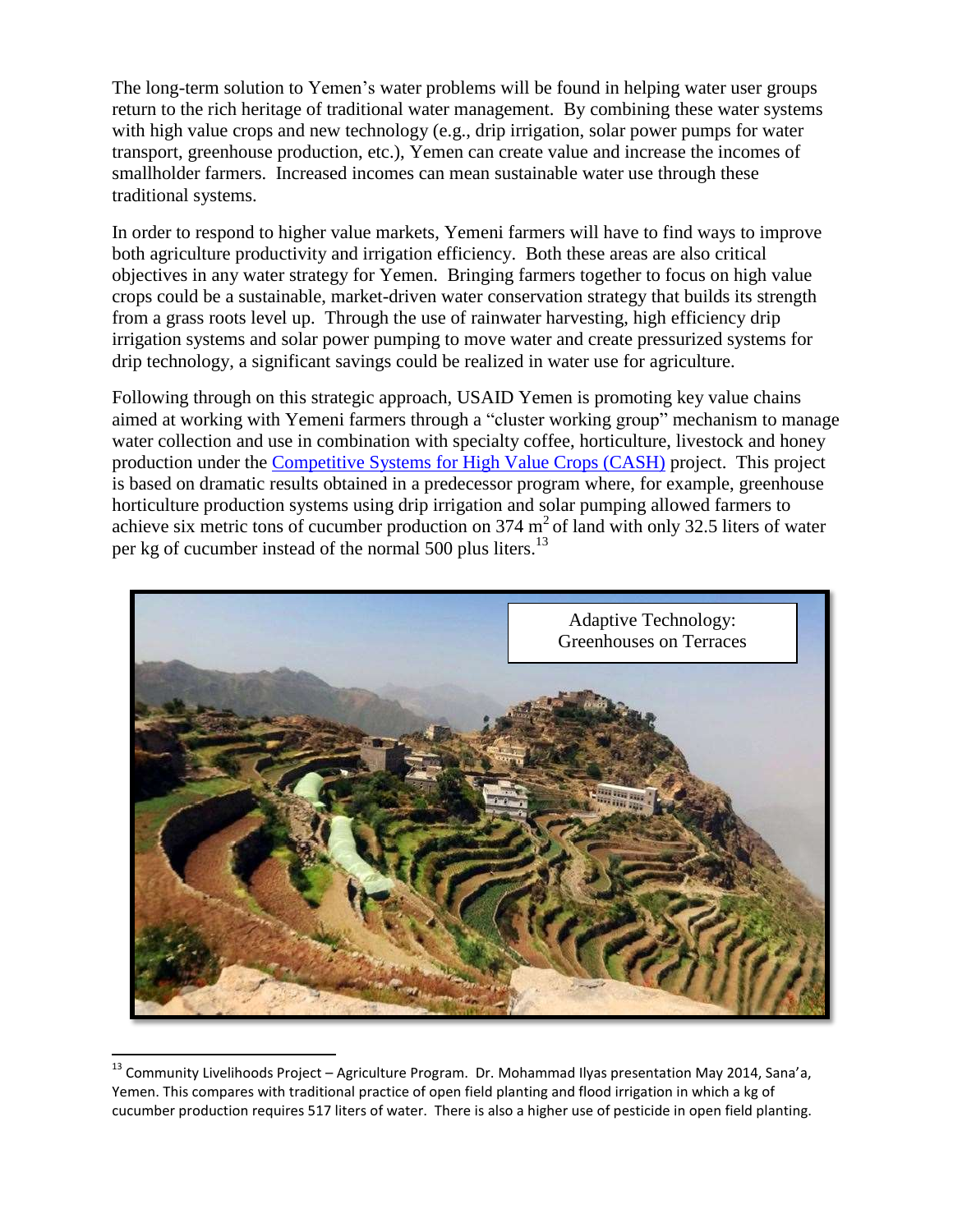If the CASH project, and similar initiatives can demonstrate a doubling of the current estimated irrigation efficiency in Yemen of 25 percent<sup>14</sup> to 50 percent (which is within reason if the solar power, greenhouse production and drip irrigation are used) then we could see a reduction in the current Yemen national water deficit of over 10 percent.<sup>15</sup> As these systems are expanded over time, the amount of water conservation could become significant.

Groundwater irrigation accounts for two-thirds of the value of crop production – with over 50,000 farm wells irrigating more than 400,000 hectares (40 percent of Yemen's cropped areas) – this is a major drain on the country's limited groundwater resources. Water use in Yemen is estimated at 2.8 billion cubic meters versus naturally available water from rainfall of 2.1 billion cubic meters – the difference of 700 million cubic meters of water is made up by groundwater pumping. This depletion of groundwater resources is according to some experts a greater threat to Yemen's long term viability than climate change.



The total irrigated area has doubled since 1970; now, more than two-fifths of agriculture land is irrigated. The cash crop area has increased from 3 per cent in 1970 to 14 percent today and production of high value fruits and vegetables has increased 20 times, from 40,000 metric tons in 1970 to 800,000 tons today. A major crop is qat which makes up roughly 30 percent of planted area but consumes some 70 percent of groundwater extracted.<sup>16</sup>

l

 $14$  Defining "irrigation efficiency" as the ratio between water withdrawn and water beneficially used by the plant, overall efficiency in irrigation in Yemen is according to a 2006 World Bank study to be approximately 25 - 30 percent making it one of the least efficient systems in the world. Average irrigation efficiency for developing countries is 38 percent and for the Middle East and North Africa 40 percent.

 $15$  Increase irrigation efficiency from approximately 30 percent to at least 60 percent on cash crops resulting in a 10 percent reduction in groundwater requirements. 700 million cubic meters of groundwater is extracted to make up the shortfall in water needs in Yemen. Assuming 10 percent is for domestic use (70,000 cubic meters) and 70 percent is for qat (490,000 cubic meters) – that would leave 140,000 cubic meters for production of cash crops. A 50% increase in irrigation efficiency would decrease the overall amount of groundwater extraction by 10 percent. <sup>16</sup> Mcleod, H. and Vidal, J.. 2010. Yemen threatens to chew itself to death over thirst for narcotic qat plant. Guardian